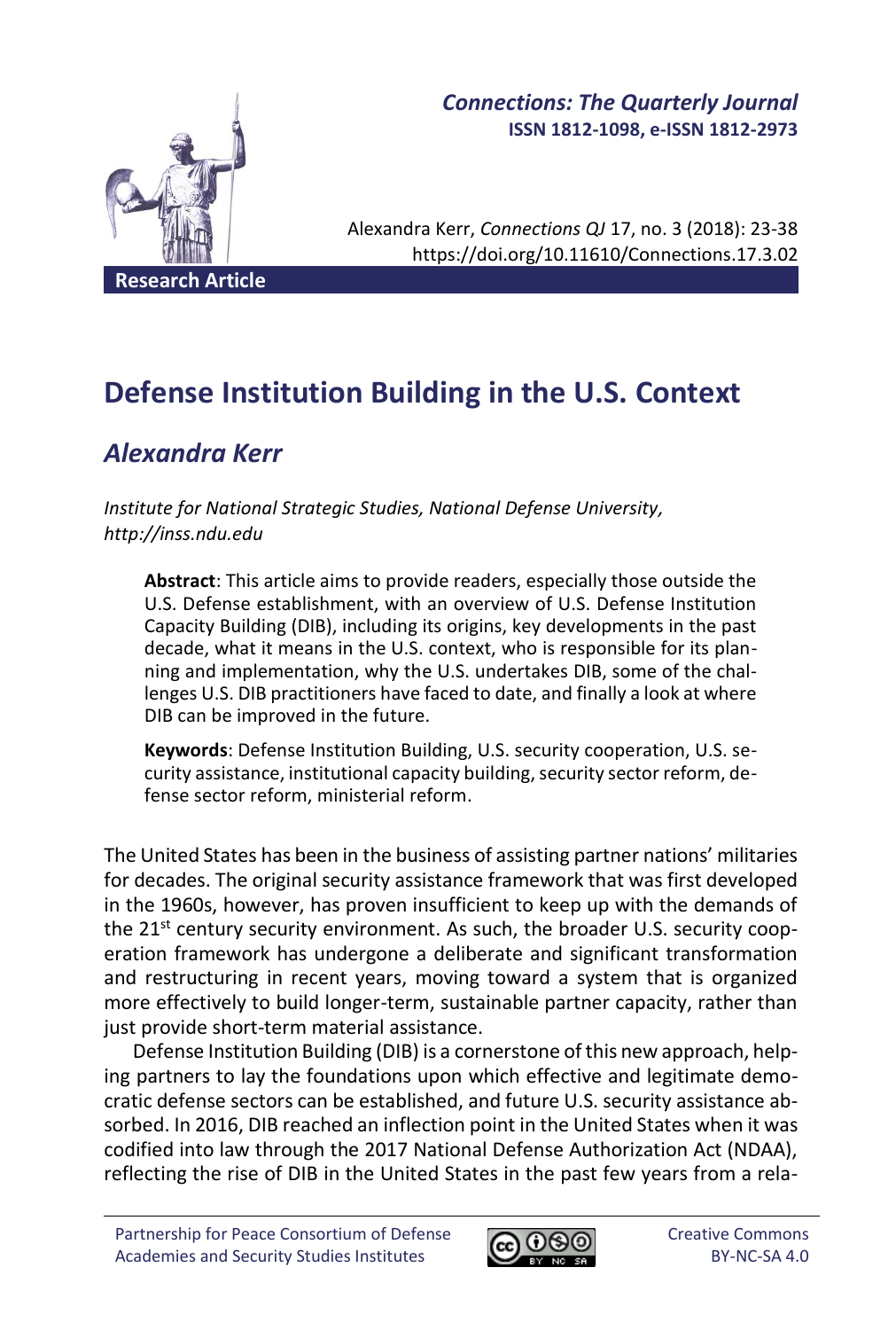tively unknown, bottom-up effort to a premier discipline in the Department, particularly among those responsible for security cooperation.

This article aims to provide readers, especially those outside the U.S. Defense establishment, with an overview of U.S. DIB, including its origins, key developments in the past decade, what it means in the U.S. context, who is responsible for its planning and implementation, why the U.S. undertakes DIB, some of the challenges U.S. DIB practitioners have faced to date, and finally a look at where DIB can be improved in the future. $1$ 

# **Origins of U.S. DIB**

A handful of historic examples can be found across the past century or so that demonstrate U.S. contributions to building capacity in a partner's defense ministry. Yet, the current, deliberate approach to DIB—with specific programs and policies dedicated to building institutional capacity in support of effective defense sector governance—is a relatively new concept, with origins in four distinct but related developments.

First, the shifting security environment after the end of the Cold War set the backdrop for a need to revise the security assistance system. In the 40-years prior, the United States delivered weapons, equipment, and training to key partners and allies in order to forge or maintain relationships, and to strengthen their defensive postures. While U.S. security assistance aimed to strengthen its partners against Soviet-sponsored insurgencies, it did so from a strictly military standpoint, with little if any involvement in the governance aspects of the partners' security and defense sectors.

As intrastate conflict largely replaced interstate warfare, and countries became caught in cycles of violence and instability, the resulting operating environment was characterized by humanitarian interventions to end conflict, often coupled with peacekeeping operations to prevent violence from reigniting in post-conflict environments. While the existing U.S. security assistance architecture was not fundamentally realigned to match the requirements of this transformed security environment, its guiding principles shifted from containing the spread of communism, to emphasizing the promotion of democracy and civilian control of the military.<sup>2</sup> As a result, programs such as International Military Education and Training, the Center for Civil-Military Relations, the Defense Institute

 $1$  This article is an updated adaptation of the author's chapters in Alexandra Kerr and Michael Miklaucic, *Effective, Legitimate, Secure: Insights for Defense Institution Building* (Washington, D.C.: National Defense University Press, November 2017).

<sup>2</sup> "Appendix 2: History of Security Assistance and Security Cooperation" in *Green Book: The Management of Security Assistance*, Edition 1.0 (Washington, D.C.: Defense Institute of Security Assistance Management, March 2016), 4-13, www.discs.dsca.mil/ documents/greenbook/v1\_0/21\_Appendix\_2.pdf.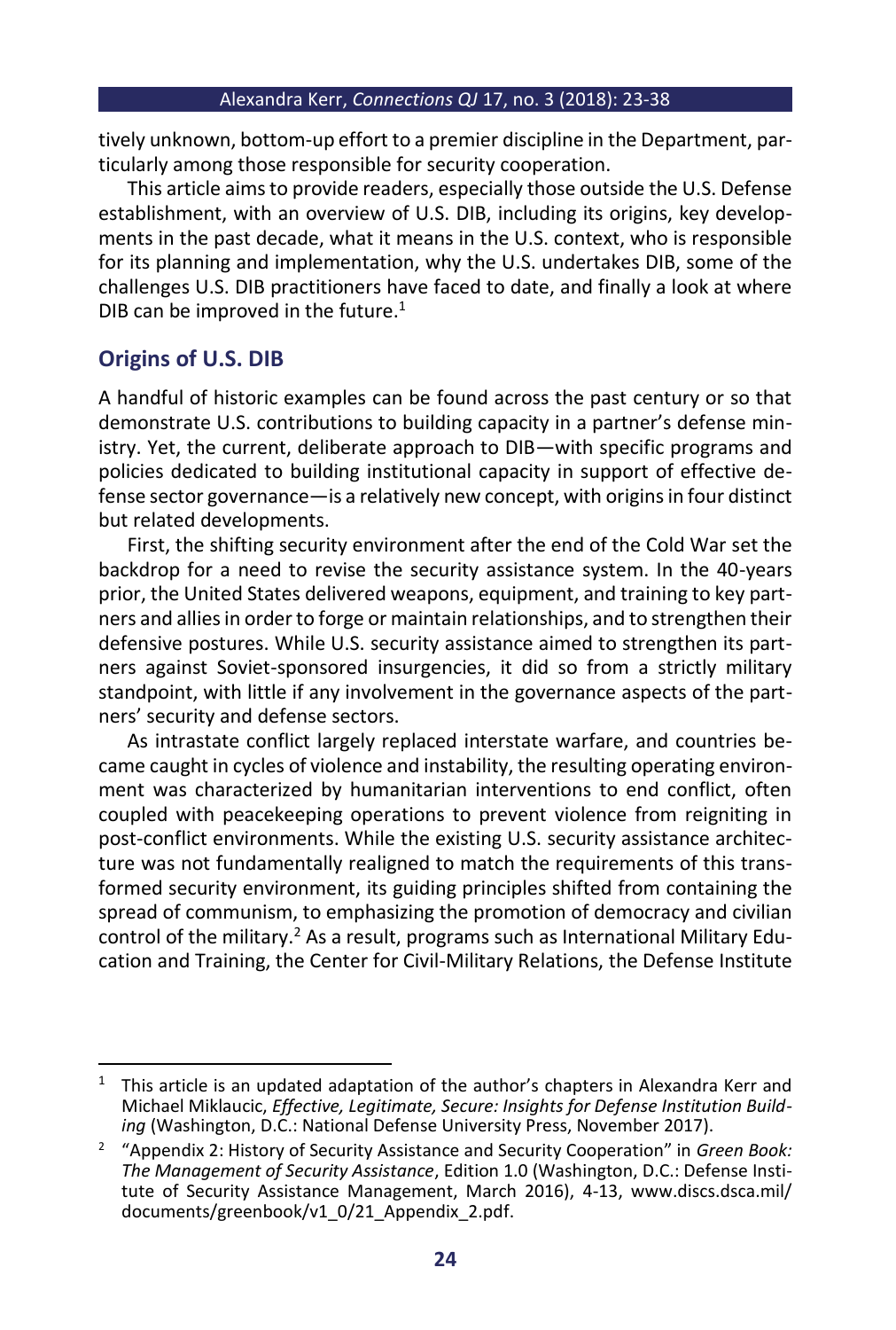of International Legal Studies, and the Regional Centers were instituted in the nineties to further these objectives.<sup>3</sup>

Second, DIB's operating theory is a legacy of the concept of Security Sector Reform (SSR), also known as Security System Reform, which emerged during this tumultuous decade and argued that prosperity and stability cannot take hold when development is pursued without security. SSR challenged traditional notions of the link between economic development and peace, arguing instead for the importance of effective oversight, accountability, and governance of defense establishments to economic, social, and political development, as well as human security.<sup>4</sup>

When development was decoupled from security in the 1990s, the opportunity to help downsize or right size bloated militaries, promote civilian control, and reallocate the excess resources to civilian activities, was overlooked. Traditional security assistance paradigms focused on improving force effectiveness, while the traditional development assistance approach avoided most security aspects of the state. SSR promoted instead a holistic approach to enhancing partner capacity by improving the governance, oversight, accountability, transparency, and professionalism of security sector forces and institutions, in line with democratic principles and the rule of law, in order to provide the secure conditions necessary for societal and economic development to take place. SSR's emphasis on the governance of security institutions laid the theoretical groundwork from which DIB has grown.

Third, U.S. DIB has its roots in NATO's Partnership for Peace (PFP) program, which was established in 1994 and supported by the United States through the launch of the Warsaw Initiative Fund—later renamed the Wales Initiative Fund (WIF)—the same year. Through PfP, DOD began to tailor military engagements and target security cooperation to support former Warsaw-Pact countries as they worked to reform their Soviet-era defense sectors. Importantly, PfP did not seek to provide the new states with training and equipment alone, but rather emphasized the implementation of governance mechanisms throughout the entire security sector, including the establishment or overhaul of democratic, accountable, and professional defense institutions. Through PfP, the United States first gained experience with the value, and indeed challenges, of DIB.

 $3$  The George C. Marshall European Center for Security Studies was established in 1993; the Daniel K. Inouye Asia-Pacific Center for Security Studies was established in 1995; the William J. Perry Center for Hemispheric Defense Studies was established in 1997; and the Africa Center for Strategic Studies was established in 1999. The Near East-South Asia Center for Strategic Studies, however, was not established until the year 2000.

<sup>4</sup> Querine Hanlon and Richard H. Shultz, Jr., eds., *Prioritizing Security Sector Reform (SSR): A New U.S. Approach* (Washington, D.C.: United States Institute of Peace, 2016), 15.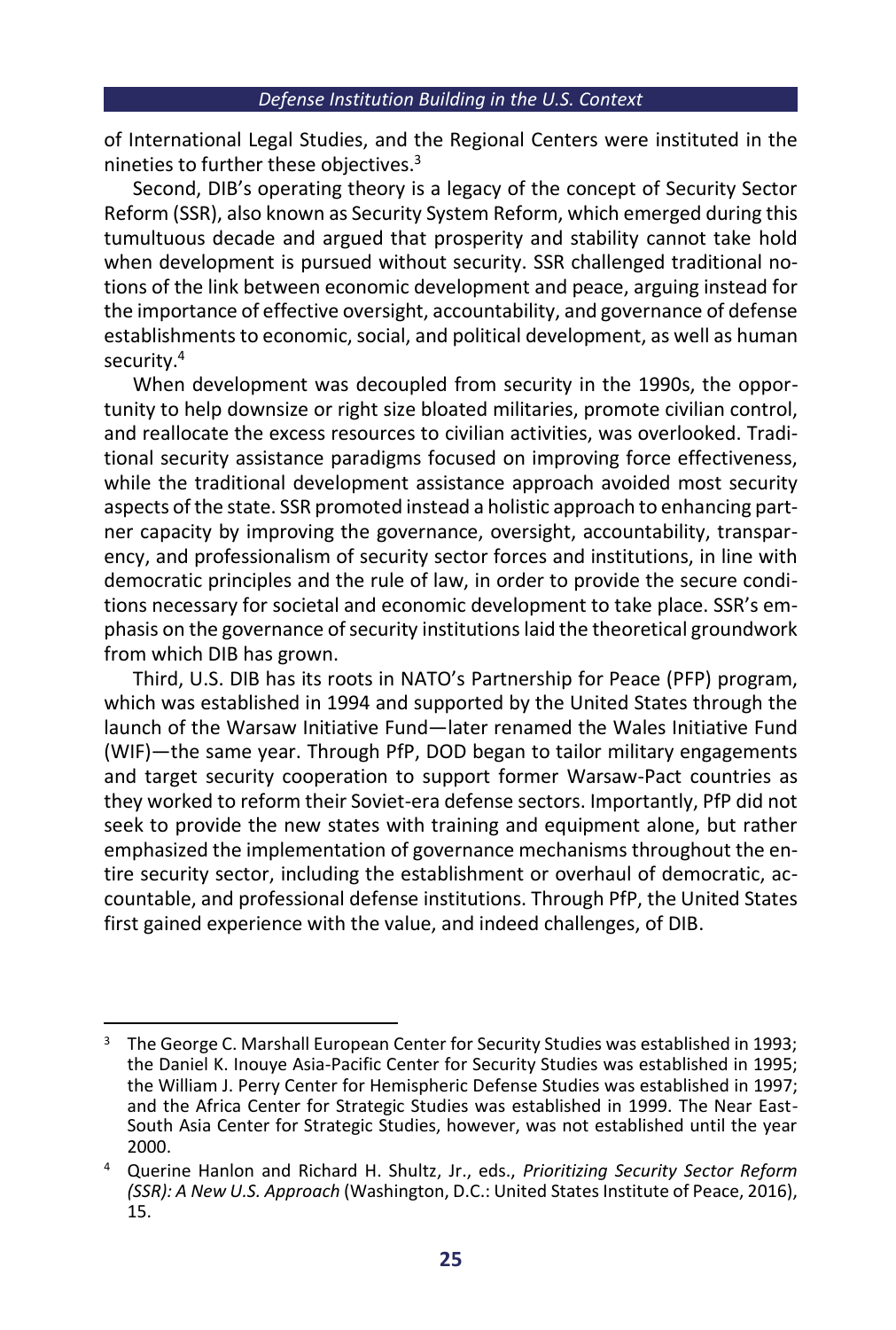Finally, U.S. DIB has evolved in response to a shift in the security environment in the wake of 9/11.<sup>5</sup> As the United States contended with the "Global War on Terrorism" after 2001, it became rapidly apparent that effective counterterrorism relied on the ability of other states to defend their own territory and secure their own populations, including sealing porous borders and shrinking ungoverned spaces. In response, U.S. security assistance and cooperation efforts were oriented toward providing tools—primarily in the form of training and equipment—to supplement the weak militaries and internal security forces of strategic partners to improve their operational and tactical proficiency.

The magnitude of U.S. security cooperation investments after 9/11 accounted for billions of defense dollars annually. Title 10 security cooperation was mainly used for putting out fires in the immediate term, but even when such assistance was successful, the outcomes were, by design, short-lived. In the years following the initial ground operations in Iraq and Afghanistan, it became increasingly evident that major investments in time, money, and personnel had not resulted in corresponding increases in institutionalized and sustainable partner capacity – the delivery of training and equipment alone, regardless of the amount, did not lead to functioning defense sectors and a concerted effort to establish governance would be necessary.

The critical flaw in the Train and Equip approach is that it misses the inextricable correlation between institutions and absorptive capacity  $-$  i.e. that foundational institutions must be in place for a partner to be able to assimilate and apply the training, knowledge, skills, and equipment that the United States provides through other forms of security assistance and cooperation.<sup>6</sup> And in countries rife with internal conflict and political instability, the underlying institutions of the defense sector are often weak, and in some cases, nonexistent. As a result, around 2006, defense guidance documents increasingly emphasized that security cooperation must help partners build sustainable, long-term capacity as a necessary precursor to stability.

# **Evolution of DIB in the Past Decade**

In the past decade, the security cooperation enterprise has undergone a series of changes, largely in response to the lack of success in high profile cases like Afghanistan and Iraq, coupled with resulting Congressional frustration over questions about the efficacy of the existing security cooperation approach. It is against this backdrop that DIB has emerged as a critical component in U.S. efforts to assist partner-nation security forces and institutions in becoming more effective and accountable.

<sup>&</sup>lt;sup>5</sup> Jeanne Giraldo, "DIB 101," Presentation (Washington, D.C., March 2017).

<sup>6</sup> Christopher Paul, Colin P. Clarke, Beth Grill, Stephanie Young, Jennifer D. P. Moroney, Joe Hogler, and Christine Leah, *What Works Best When Building Partner Capacity and Under What Circumstances?* (Santa Monica, CA: RAND Corporation, 2013), 87-93, http://www.rand.org/pubs/monographs/MG1253z1.html.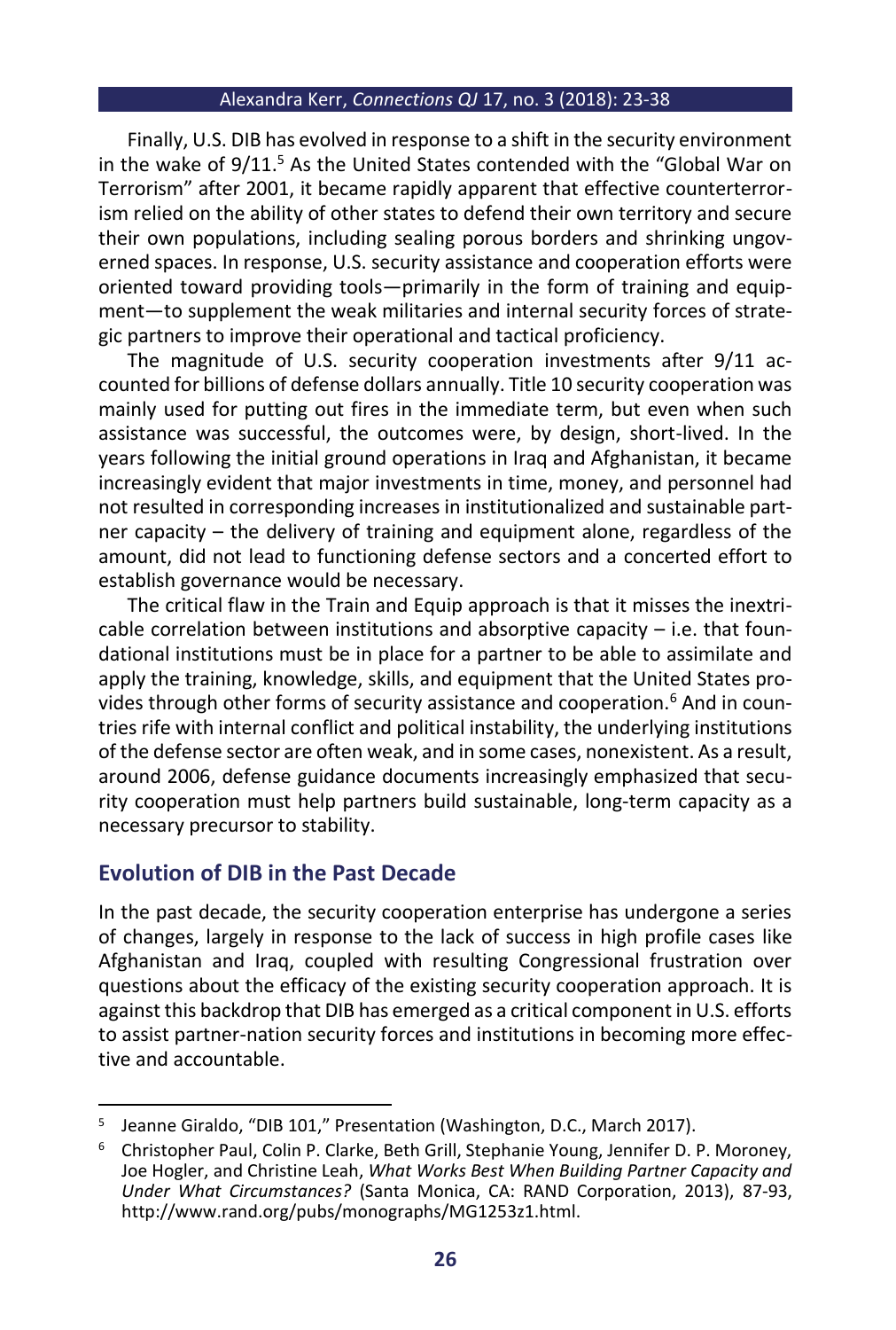Until 2008, U.S. DIB had evolved in a decentralized and ad hoc manner, with no clear, top-down direction for DIB organization, process, and personnel development. That year, however, the Guidance for Employment of the Force (GEF) a document that provides comprehensive strategic guidance to the Regional Combatant Commanders and their staffs—indicated a shift in how security cooperation was perceived at the strategic level by the DOD. The GEF gave prominence to the role that security cooperation plays in achieving national security goals, making security cooperation operations a primary focus of theater planning, where contingency planning had previously been central. For DIB, the GEF was particularly important as it listed institutional capacity—i.e. activities that "Strengthen [a] Partner nation's security sector [by building] long-term institutional capacity and capability"—as one of the main focus areas for security cooperation operations.<sup>7</sup>

The following year, DOD, the State Department, and the U.S. Agency for International Development released a report arguing for a more holistic, interagency, "3D" (defense, diplomacy, and development) approach to security sector reform, in which one of the document's guiding principles calls for U.S. practitioners and policymakers to balance operational support with institutional reform.<sup>8</sup> The 2010 Quadrennial Defense Review further stressed the need for security cooperation to go beyond training and equipping partner forces, focusing instead on the institutional and human dimensions required to develop partner defense capacity and to sustain U.S. security investments: "the Department recognizes that in order to ensure that enhancements developed among security forces are sustained, the supporting institutions in partner nations must also function effectively."<sup>9</sup> The Defense Institution Reform Initiative and the Ministry of Defense Advisors Program were thus both established during this time to spearhead U.S. efforts to help partner nations build defense capacity at the institutional and ministerial level.<sup>10</sup>

At this stage, because DIB efforts were piecemeal at best—with no overarching Department strategy to guide a long-term, systematic approach to the discipline or define coherent goals—DIB was frequently approached as an add-on to existing Train and Equip programs, or as a gap-filling mechanism to plug holes in capacity. In October 2015, however, the Defense Governance Management

<sup>7</sup> Patrick C. Sweeney, *A Primer for: Guidance for Employment of the Force (GEF), Joint Strategic Capabilities Plan (JSCP), the Adaptive Planning and Execution (APEX) System, and Global Force Management (GFM)* (Newport, RI: United States Naval War College, 2015), 11.

U.S. Agency for International Development, Department of Defense, and Department of State, *Security Sector Reform* (Washington, D.C.: Department of State, February 2009), 4-5, https://www.state.gov/documents/organization/ 115810.pdf.

<sup>9</sup> Department of Defense, *Quadrennial Defense Review Report* (Washington, D.C.: Department of Defense, February 2010), 30, https://www.defense.gov/Portals/1/ features/defenseReviews/QDR/QDR\_as\_of\_29JAN10\_1600.pdf.

 $10$  The Ministry of Defense Advisors program was initially only implemented in Afghanistan, but it was expanded to other countries in 2013.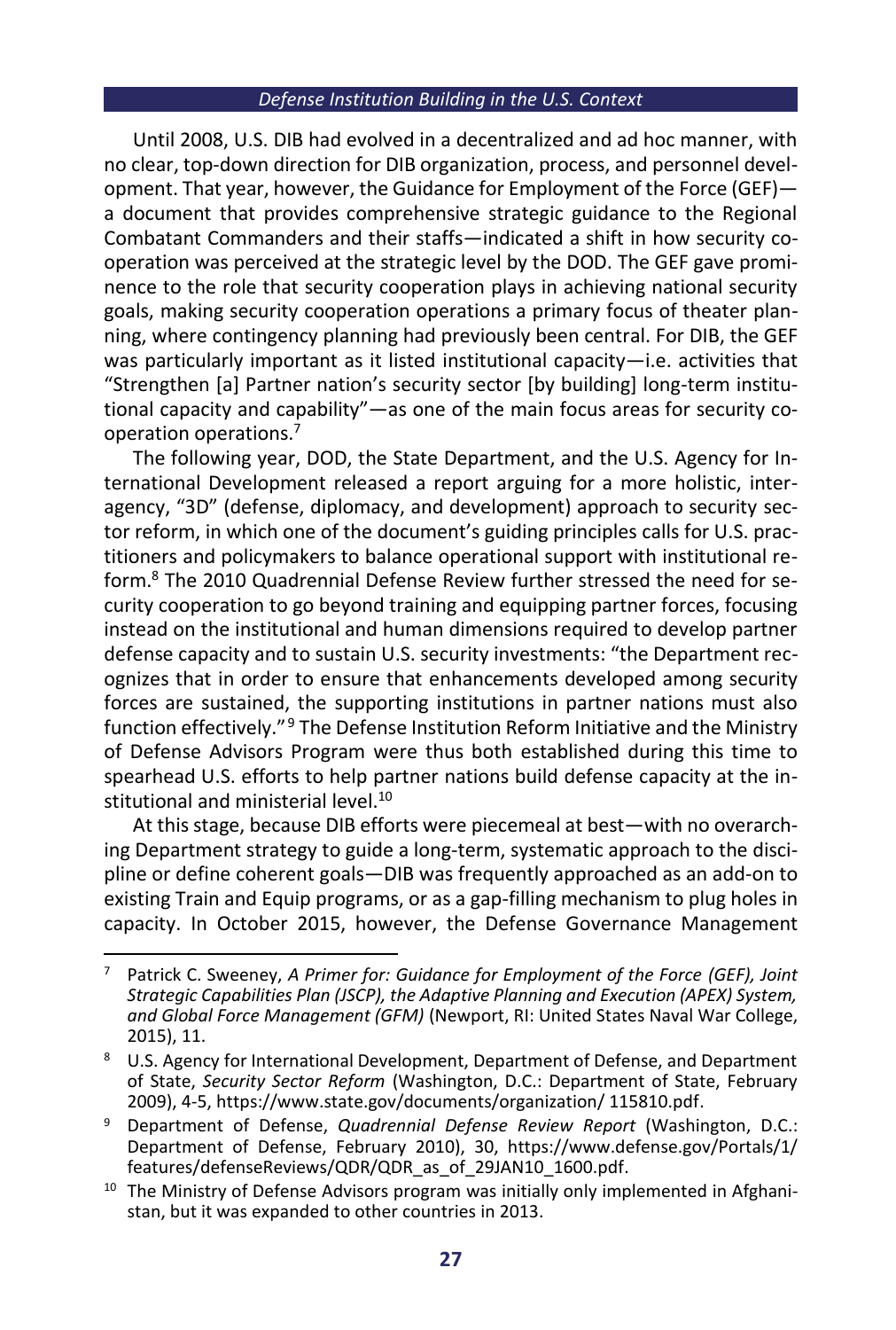Team (DGMT) was established as "an elite, leading defense governance and management organization providing the ideas, approaches, resources and capabilities necessary for DOD/USG [U.S. Government] to plan, implement, and manage DIB projects, develop methodology and doctrine, and train and educate DIB and security cooperation personnel."<sup>11</sup> This provided a hub from which further time and effort could be dedicated to thinking through how to do defense institutional capacity building in a more coordinated and targeted manner, and to begin to gather and disseminate lessons and knowledge to improve DIB outcomes.

In the past two years, the DOD has made significant progress in reforming and enhancing the broader security cooperation system to better address  $21<sup>st</sup>$ century security challenges, including providing top-level guidance on DIB. The first major step was the 2016 *DOD Directive 5205.82 Defense Institution Building*, which defines DIB efforts as "activities that empower partner-nation defense institutions to establish or re-orient their policies and structures to make their defense sector more transparent, accountable, effective, affordable, and responsive to civilian control."<sup>12</sup> This Directive provided the department with a formal definition of the discipline and delineated the roles, aims, and responsibilities within the DOD.<sup>13</sup>

As noted above, DIB was then codified in law in the 2017 NDAA, which involved sweeping reforms to make the broader security cooperation framework clearer, more effective, and better integrated. This included simplifying security cooperation legal authorities, improving prioritization of security cooperation activities, adding flexibility to funding for longer-term planning, enhancing the security cooperation workforce, and expanding security cooperation beyond the traditional operational and tactical level to include strategic institution building. Specifically, in section 332 the NDAA codified a stand-alone authority for DoD to conduct defense institution capacity building, and in section 333 it requires that institutional capacity building be an element of all foreign capacity building, including Train and Equip.<sup>14</sup>

Finally, in line with the requirements mandated in the 2017 NDAA, the Office of the Secretary of Defense has made significant strides in overhauling the planning system for security cooperation, particularly regarding assessment, meas-

<sup>&</sup>lt;sup>11</sup> Defense Governance and Management Team, "DGMT Mission," Presentation (Washington, D.C., March 2017).

<sup>12</sup> Department of Defense, *Defense Institution Building*, DOD Directive 5205.82 (Washington, D.C.: Department of Defense, 2016), http://www.dtic.mil/whs/directives/ corres/pdf/520582p.pdf.

<sup>13</sup> Department of Defense, *Defense Institution Building*, DOD Directive 5205.82.

<sup>14</sup> S. 2943, 114th Congress of the United States of America, *National Defense Authorization Act,* "§ 332. Friendly foreign countries; international and regional organizations: defense institution capacity building" and "§ 333. Foreign security forces: authority to build capacity," https://www.gpo.gov/fdsys/pkg/BILLS-114s2943enr/pdf/BILLS-114s 2943enr.pdf.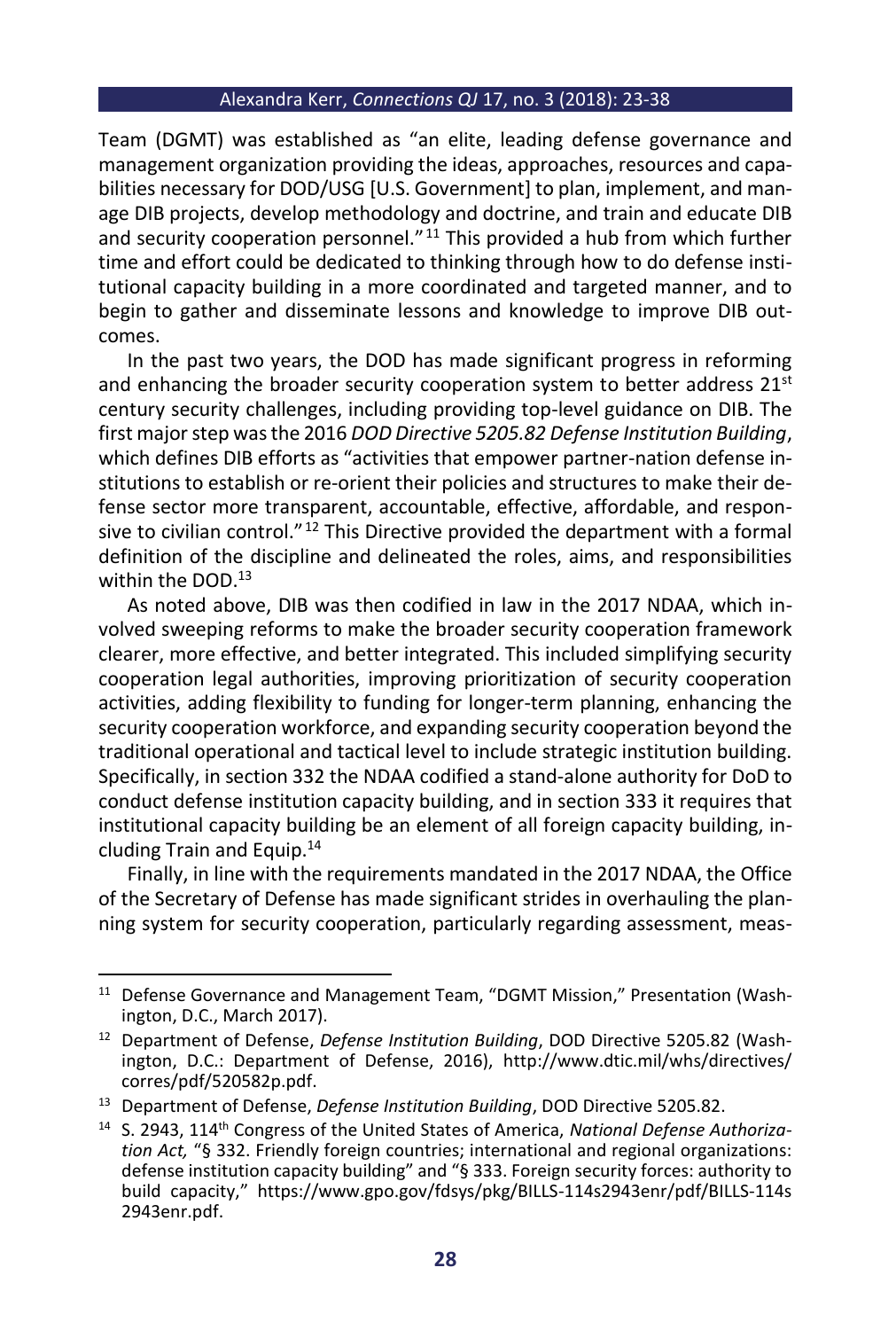uring, and evaluation ( $AM\&E$ ).<sup>15</sup> In January 2017, the DOD released an instruction on AM&E for the security cooperation enterprise writ large, which aims to establish policy and assign responsibilities for conducting AM&E for security cooperation activities.<sup>16</sup> It calls for the DOD to ensure sufficient funding to carry out AM&E policy implementation, disseminate lessons learned from AM&E analysis, and train the appropriate workforce to conduct and support the technical AM&E functions. The following month, the Deputy Secretary of Defense authorized the development of new planning and AM&E processes for security cooperation, which were in the final stages of design and development at the time this article was written.

For DIB, AM&E is critical for accountability and learning, and improving the process has been a priority in recent years. AM&E helps to determine relevance, value, effectiveness, efficiency, sustainability, and impact of a DIB process. For the Congress, it helps to indicate return on investments and AM&E outcomes help policymakers make effective resourcing and policy decisions. The assessment (or "scoping") phase allows practitioners to determine strategic alignment, levels of partner support and will, the partner's absorptive capacity, and potential risks to the DIB process. Monitoring tends to focus on the shorter-term results of specific activities and achievements of milestones along the way. And evaluations assess the longer-term impact and outcomes of the DIB engagement as a whole. Because these processes for DIB are not linear or fixed, happening throughout the engagement and changing in line with evolving contexts, devising a consistent AM&E system for DIB remains a challenge.

# **DIB in the United States**

## *Terminology*

Before turning to DIB in the U.S. context, it is worth briefly clarifying a few terms. Defense institutions are often equated with defense ministries, but in the institutional capacity building discipline "institutions" refer to broader constructs comprised of people, organizations, rules, norms, values, processes, and behaviors that enable oversight, governance, management, and functionality of the given enterprise.<sup>17</sup> At a fundamental level, democratic defense institutions play an essential role in fulfilling the social contract: defending sovereign borders and territories of the state, ensuring the security and prosperity of the citizens therein, protecting the interests and values of the state abroad, and maintaining

<sup>&</sup>lt;sup>15</sup> S. 2943, 114<sup>th</sup> Congress of the United States of America, *National Defense Authorization Act,* "§ 383. Assessment, monitoring, and evaluation of programs and activities," https://www.gpo.gov/fdsys/pkg/BILLS-114s2943enr/pdf/BILLS-114s2943enr.pdf.

<sup>16</sup> Department of Defense, *Assessment, Monitoring, and Evaluation Policy for the Security Cooperation Enterprise*, DOD Instruction 5132.14 (Washington, D.C.: Department of Defense, January 2017), http://open.defense.gov/portals/23/Documents/foreign asst/DoDI\_513214\_on\_AM&E.pdf.

<sup>17</sup> Department of Defense, *Defense Institution Building*, DOD Directive 5205.82.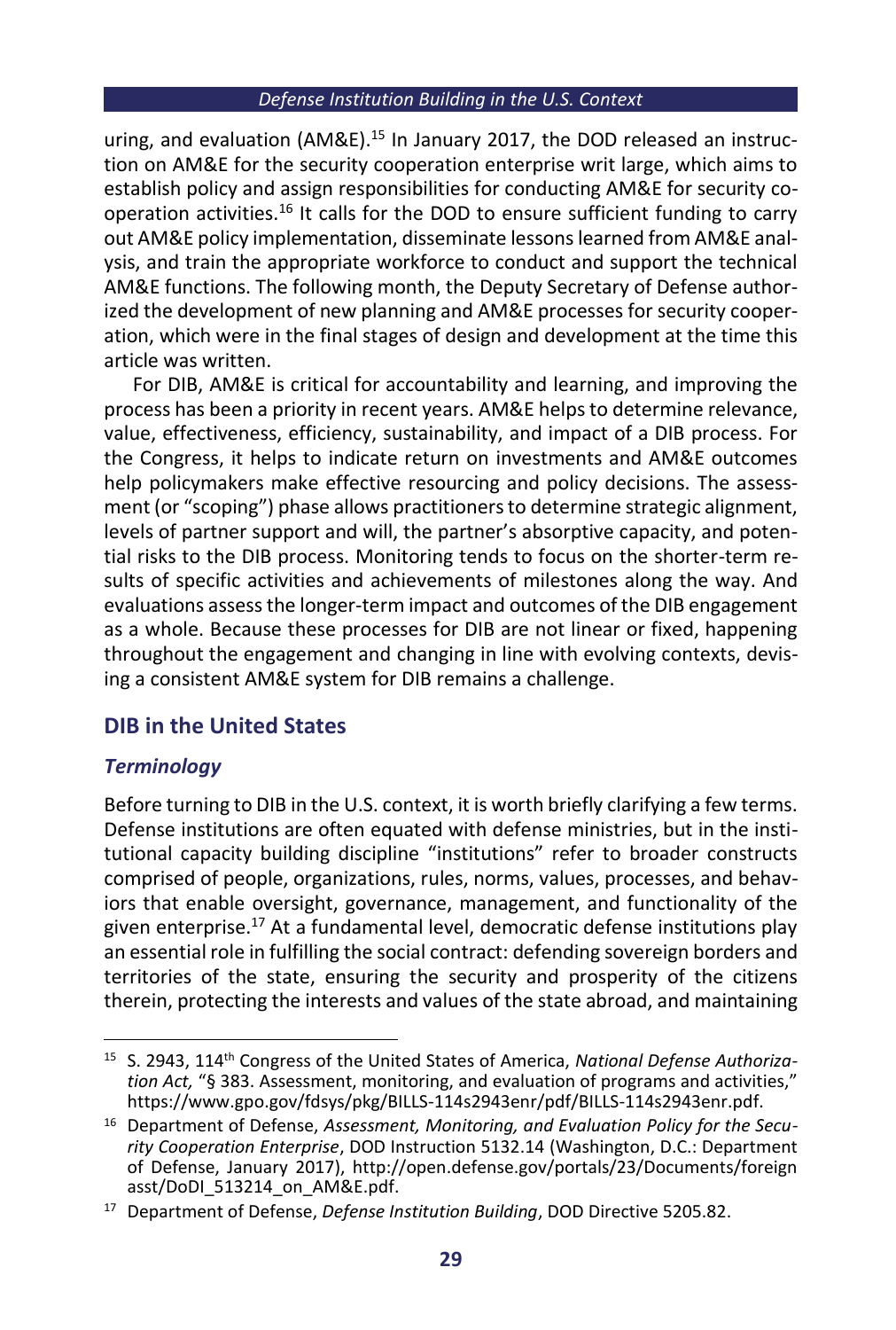national and regional stability. They also safeguard civilian control of the military and are themselves accountable to the government, to legislation, and ultimately to the electorate.

The U.S. Department of Defense (DOD), which bears responsibility for the majority of DIB efforts in the United States, defines "Defense Institution Building" as security cooperation activities that empower partner nation defense institutions to establish or re-orient their policies and structures to make their defense sectors more transparent, accountable, effective, affordable, and responsive to civilian control.<sup>18</sup> The term itself was adopted from the North Atlantic Treaty Organization (NATO)'s 2014 Partnership Action Plan on Defense Institution Building (PAP-DIB), which laid out ten objectives for NATO to assist Partnership for Peace (PFP) countries in developing democratic defense institutions.<sup>19</sup>

It should be noted, however, that the term "Defense Institution Building" has proven somewhat problematic for the U.S. DIB enterprise in that it evokes a sense of erecting institutions from scratch—which is not the case in the vast majority of countries in which DIB efforts are implemented—rather than helping partners to strengthen and reform the governance and management of particular elements of their existing institutional systems. This has sewn some confusion about DIB among policymakers, who are often skeptical of anything that resembles state-building, and among partners, who argue that they do not need DIB because they already have existing ministries. As a result, the term has evolved lately in the United States and DIB is now frequently referred to as "defense institution/al capacity building"; this terminology, for instance, is favored in the U.S. National Defense Authorization Act. 20

Finally, in the U.S. government, "security cooperation" and "security assistance"—which are the chief lines of effort in the U.S. toolkit to help partners bolster their security and work with the United States to support common security objectives—are overlapping but not necessarily interchangeable. The distinction between "security cooperation" and "security assistance" activities has to do with the agency administering the program: in simplest terms, it is either an activity of the Department of Defense (security cooperation) or the Department of State (security assistance).

DOD and the Department of State (DOS) have shared responsibility for engaging with foreign partner militaries since the mid-twentieth century, with the bulk of congressional security assistance funding allocated to DOS. Any security assistance *administered* by DOD—whether funded under Title 10 (Armed Services) or Title 22 (Foreign Affairs) of the U.S. Code—is a "security cooperation"

<sup>18</sup> Department of Defense, *Defense Institution Building*, DOD Directive 5205.82.

<sup>&</sup>lt;sup>19</sup> North Atlantic Treaty Organization, "Partnership Action Plan for Defence Institution Building," June 2010, http://www.nato.int/cps/en/natohq/topics\_50083.htm.

<sup>&</sup>lt;sup>20</sup> National Defense Authorization Act for Fiscal Year 2017, Chapter 16 Security Cooperation, Section 332, November 2016, http://docs.house.gov/billsthisweek/20161128/ CRPT-114HRPT-S2943.pdf.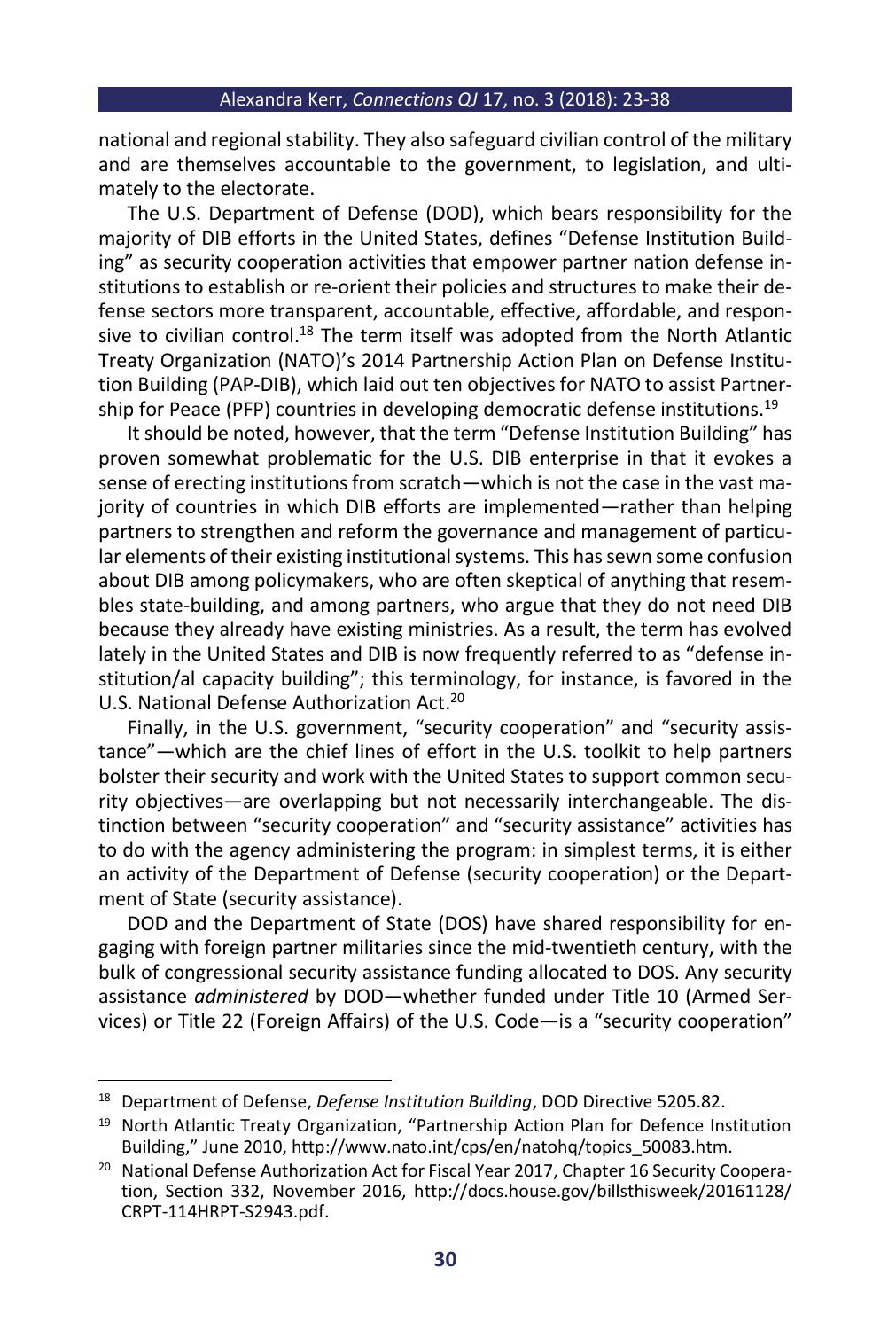activity.<sup>21</sup> After the terrorist attacks on September 11, 2001, the legal framework for the funding and administration of such activities evolved in response to emerging threats. Congress increasingly granted funding and authorities directly to DOD under Title 10 for security cooperation.<sup>22</sup> Therefore, while DOS security assistance programs can include DIB components, the majority of DIB-specific programming is currently funded under and implemented by the Department of Defense and is thus considered security cooperation.

## *What U.S. DIB Entails*

For the United States, DIB is based on the recognition that in order to be effective defense partners, countries need professional defense sectors, which in turn require functioning defense institutions. If a country's defense sector is unaccountable, poorly managed, and not subject to civilian control, it will be difficult for the rest of the government to govern effectively or to promote social wellbeing and economic prosperity – never mind for democracy to take hold.

DIB programs help partner nations establish or reorient their personnel, organizations, rules, norms, values, processes, and behaviors to develop a functioning and professional defense sector in order to develop and manage security forces, subject to civilian control, that can defend and secure the state.<sup>23</sup> By improving organizations and processes, DIB helps to ensure effective oversight, management, and execution of human, materiel, and financial resources, and provides partners with the capacity to develop appropriate policies, strategies, operational concepts, and doctrine, which are vital for the partner to meet their own national security goals.

U.S. DIB is primarily a process of facilitation, not imposition; through its partner-centric approach, DIB ensures that the process of building institutional capacity stems from and remains rooted in the partner. In so doing, DIB increases the partner's ability to achieve its security priorities, maintain national and regional stability, and address shared security challenges with the United States and its allies.

DIB includes missions that "improve the civilian control of armed forces; transmit values of respect for the rule of law and human rights; improve the management methods of defense institutions, as well as their support elements (most prominently: logistics, human resources, and financial management); [and] professionalize defense personnel."<sup>24</sup> DIB activities generally address core functions, often referred to as the "pillars" of DIB, including Strategy, Policy, and

<sup>21</sup> Nina M. Serafino, *Security Assistance and Cooperation: Shared Responsibility of the Departments of State and Defense*, CRS Report 44444 (Washington, DC: Congressional Research Service, May 26, 2016), https://fas.org/sgp/crs/natsec/R44444.pdf.

<sup>22</sup> Serafino, *Security Assistance and Cooperation.*

<sup>23</sup> Department of Defense, *Defense Institution Building*, DOD Directive 5205.82.

<sup>24</sup> Department of Defense, *Defense Institution Building*, DOD Directive 5205.82.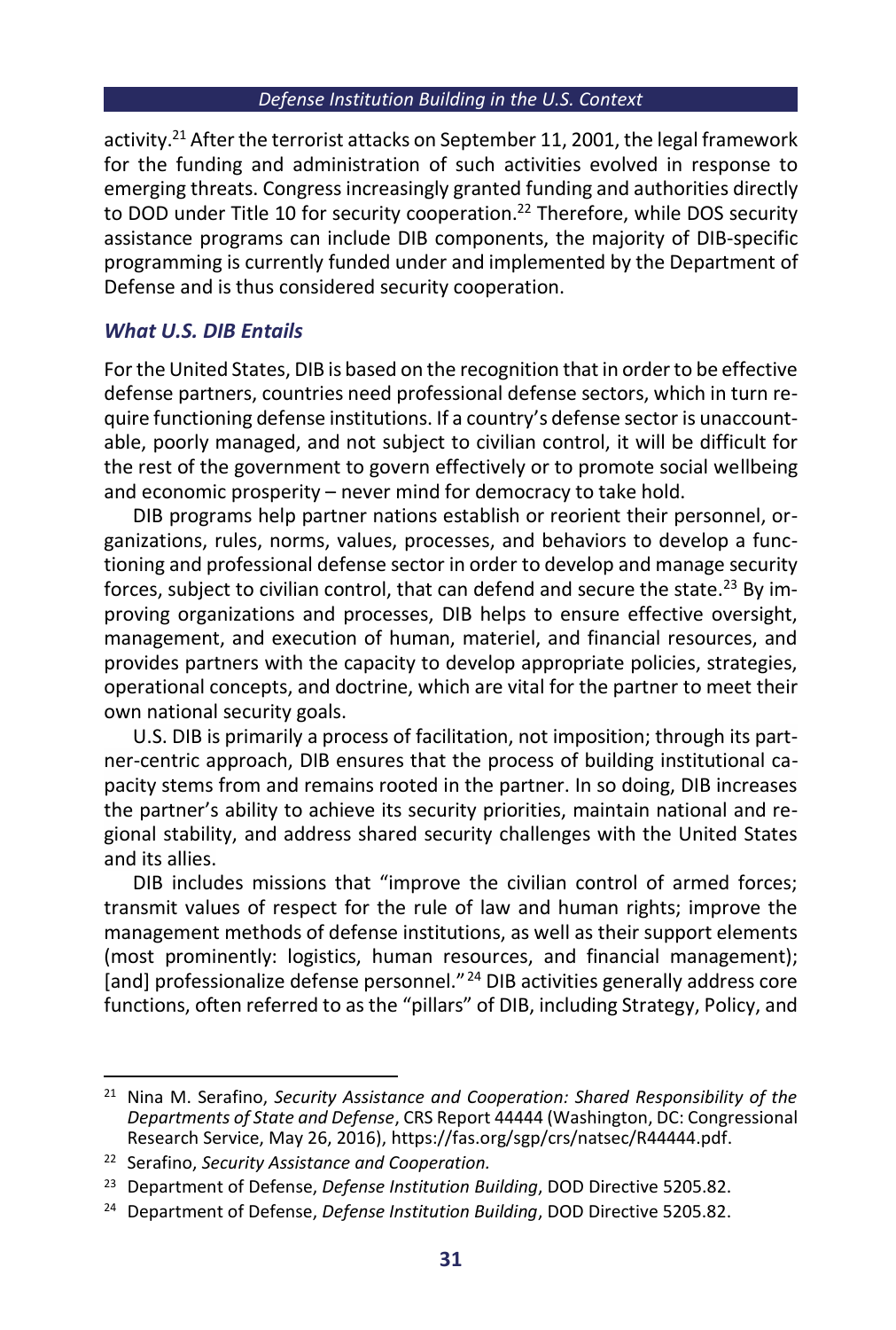Planning; Human Resource Management; Resource Management; Logistics; and Defense Legal Systems.

DIB activities target defense institutions responsible for oversight, management, and governance of a partner's defense sector at the national level. While the preferred entry-point is the Ministry of Defense, DIB requires working across multiple levels of the defense sector (e.g., general command, joint staff, and service headquarters) and with multiple stakeholders; defense institutions are a system of systems and all must be involved in the process for the changes to truly take hold.

The length of DIB engagements varies between programs and activities; DGMT projects, for example, tend to last multiple years, and engagements between the U.S. practitioners and the partner-nation counterparts are carried out on the ground, lasting generally one to two weeks at a time, at least every quarter. The main phases of a DIB effort—which are not necessarily linear in practice, but rather necessarily blend and overlap—include scoping and assessment; capability-based planning and program design; implementation; and continuous monitoring and evaluations.

## *Who Does U.S. DIB*

Within the U.S. government, DIB is undertaken by a mosaic of programs and actors, but as noted above, it is primarily implemented through the Department of Defense. The Global Combatant Commands (GCCs) are responsible for leading security cooperation activities within their Area of Responsibility, including integrating DIB into their plans. To ensure that the GCCs have the planning and functional expertise necessary to coordinate DIB activities in their regions, the Defense Security Cooperation Agency and the programs and centers below provide support.

The main programs and centers that support DIB activities are the Defense Governance and Management Team; the Ministry of Defense Advisors Program; the Defense Institute of International Legal Studies; the five Regional Centers for Strategic Studies; and the State Partnership Program, implemented by the National Guard Bureau. Below is a brief description of each of them.

*Defense Governance Management Team* (DGMT) was formed in 2015 and develops, implements, and manages DIB programs, as well as providing training and education for the security cooperation workforce. DGMT provides support across the five functional areas listed above, to "support partners in the development of defense and security governance and management institutions that are accountable to citizens, enable partner forces to perform desired roles, and strengthen US security cooperation investments." <sup>25</sup> DGMT implements DIB efforts primarily through the Defense Institution Reform Initiative and the DOD elements of the Wales Initiative Fund. It also provides the institutional capacity

<sup>&</sup>lt;sup>25</sup> "About Us," Defense Governance Management Team, accessed September 10, 2018, https://my.nps.edu/web/ccmr/dgmt/whatwedo.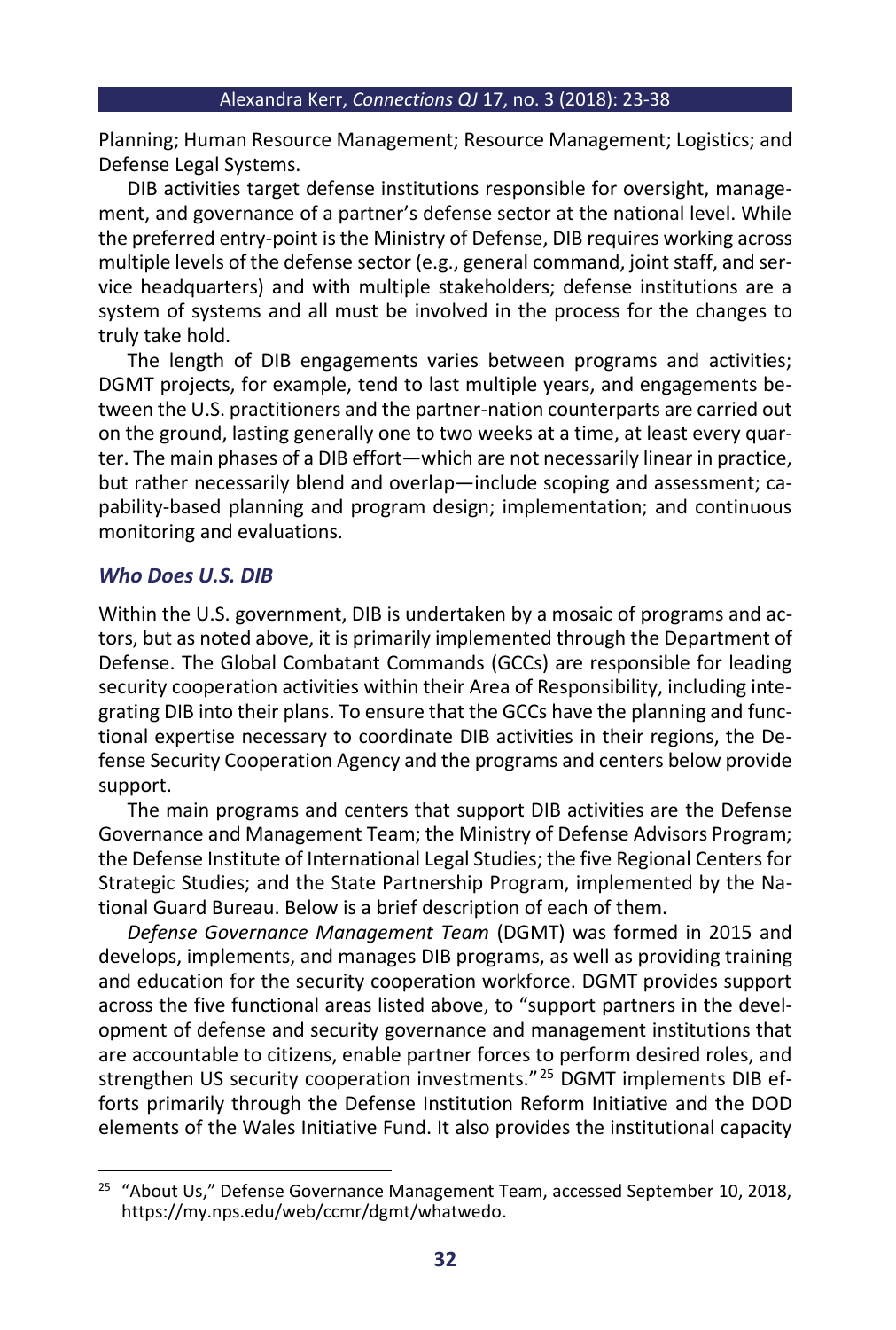building portions of the White House Security Governance Initiative, Maritime Security Initiative, and NATO Building Integrity Program.

*Wales Initiative Fund* (WIF) supports DIB for countries in the State Department-led Partnership for Peace Program. WIF was formerly called the Warsaw Initiative Fund, but was renamed after the Wales NATO summit in September 2014.<sup>26</sup>

*Defense Institutional Reform Initiative* (DIRI) supports foreign defense institutions by determining institutional needs and developing projects to meet them. DIRI "develops effective, accountable, professional and transparent partner defense establishments in partner countries that can manage, sustain and employ national forces engagements."<sup>27</sup> DIRI DIB programs have grown exponentially in the past few year, and can now be found in over 50 countries.

*Ministry of Defense Advisors Program* (MODA) contributes to DIB by providing civilian DOD employees as advisors to their counterparts in foreign ministries of defense, or equivalent defense or security institutions, for up to two years. Advisors "provide advice and other training and … assist in building core institutional capacity, competencies, and capabilities."<sup>28</sup> While there are around eighty MODAs in Afghanistan, there is generally only one in each other country in which the program operates.

*Defense Institute of International Legal Studies* (DIILS) contributes to DIB by promoting equitable and accountable defense and military justice sectors, civilian control of the military, and enhanced compliance with the rule of law and the Law of Armed Conflict, primarily through legal training and education workshops for U.S. defense partners.<sup>29</sup>

*Regional Centers for Strategic Studies* (RCs): The five RCs include the Africa Center for Strategic Studies, the Daniel K. Inouye Asia-Pacific Center for Security Studies, the George C. Marshall European Center for Security Studies, the Near-East South Asia Center for Strategic Studies, and the William J. Perry Center for Hemispheric Defense Studies. The RCs contribute to DIB efforts by conducting seminars through which military and civilian defense representatives from partner nations can discuss governance approaches to shared security concerns. The centers play a unique role for DIB, as their mandate allows them to convene not

<sup>&</sup>lt;sup>26</sup> Activities funded by WIF are conducted using the authority of three statutes (10 U.S.C. 168, 10 U.S.C. 1051, and 10 U.S.C. 2010), of which Section 1253(a) of the FY2017 NDAA repealed 10 U.S.C. and 168. Section 1243(a) repealed 10 U.S.C. 1050.

<sup>&</sup>lt;sup>27</sup> Defense Security Cooperation Agency, "Defense Institution Reform Initiative," accessed September 10, 2018, http://www.dsca.mil/programs/defense-institutionreform-initiative.

<sup>&</sup>lt;sup>28</sup> S. 2943, 114<sup>th</sup> Congress of the United States of America, *National Defense Authorization Act,* "§ 332. Friendly foreign countries; international and regional organizations: defense institution capacity building."

<sup>&</sup>lt;sup>29</sup> Defense Institute of International Legal Studies, "DILLS Charter," accessed September 10, 2018, https://globalnetplatform.org/diils/.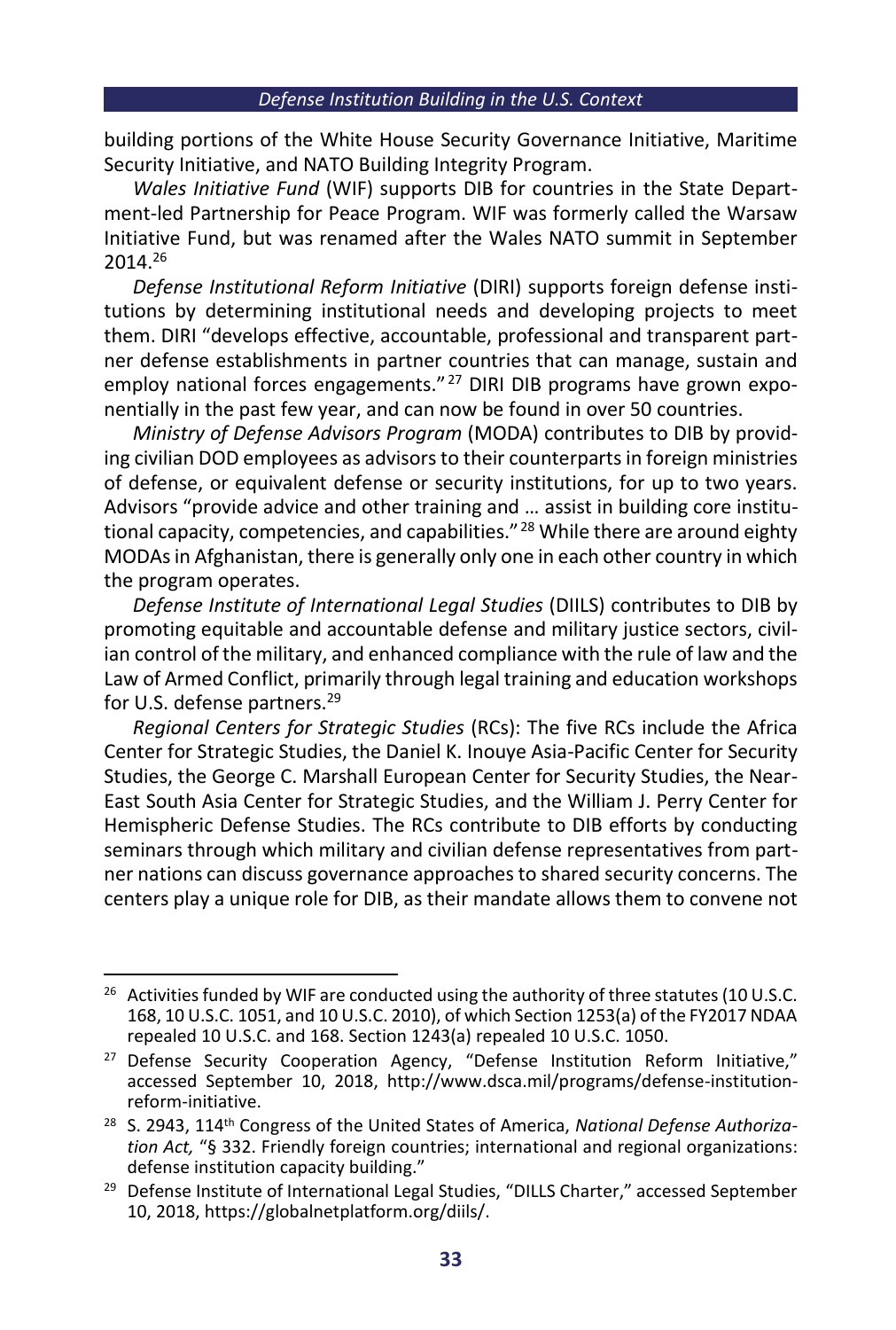only partner' defense ministry actors, but also actors involved in other aspects of the defense and security enterprise.

*State Partnership Program* (SPP) "links the National Guard of a State or territory with the military, security forces, and disaster response organizations of a partner nation in a cooperative, mutually beneficial relationship."<sup>30</sup> For the purposes of DIB, the SPP plays a role in addressing National Guard related strategic issues at the service and joint and general staff levels.

## *Why the U.S. Does DIB*

At a time when tangential conflicts and threats originating far from the U.S. homeland frequently have direct consequences for the United States, its security, and its allies, the ability of countries to maintain their own security and stability is critical. Therefore, while the benefits of DIB to recipient countries is obvious, DIB also contributes directly to the national security of the United States in three major ways: sustaining security investments, increasing regional and global stability, and creating partners capable of sharing security burdens.

First, by increasing the partner's absorptive capacity, DIB increases the sustainability of U.S. security investments as well as the effectiveness of tactical and operational assistance. Without institution building, the following scenario frequently plays out:

… look to the example of security cooperation in the form of large-scale military equipment. Through FMF or FMS, the United States may, for instance, provide a partner with helicopters in order to assist U.S. forces in a specific mission to fend off an insurgent group. And indeed these helicopters may serve that short-term purpose. But if the country's military does not have functioning institutional logistics, resource management, and human resources systems, then that partner will not have access to the fuel to power the helicopters or the funds to buy fuel to power them, personnel with the knowledge to fix and maintain the helicopters, access to the unique parts necessary to fix them, or the funds to buy the necessary parts. And so those helicopters will most likely be rusting on the tarmac within a year.<sup>31</sup>

While training and equipping partners often serves U.S. interests in the short term, the partner's long-term capacity to counter threats and secure its population is not correlatively strengthened; equipment and training that fill short-term gaps do not result in the capacity to deliver and maintain security in the longer term. DIB thus complements the gains made by other capacity-building programs by increasing the partner's capacity to absorb and sustain assistance.

<sup>&</sup>lt;sup>30</sup> National Guard, "State Partnership Program," accessed September 10, 2018, http://www.nationalguard.mil/Leadership/Joint-Staff/J-5/International-Affairs-Division/State-Partnership-Program/.

<sup>&</sup>lt;sup>31</sup> Alexandra Kerr, "Introduction. Defense Institution Building: A New Paradigm for the 21st Century," in *Effective, Legitimate, Secure: Insights for Defense Institution Building*, ed. Alexandra Kerr and Michael Miklaucic (Washington, D.C.: National Defense University Press, November 2017), ix-xxvii, quote on pp. xiii-xiv.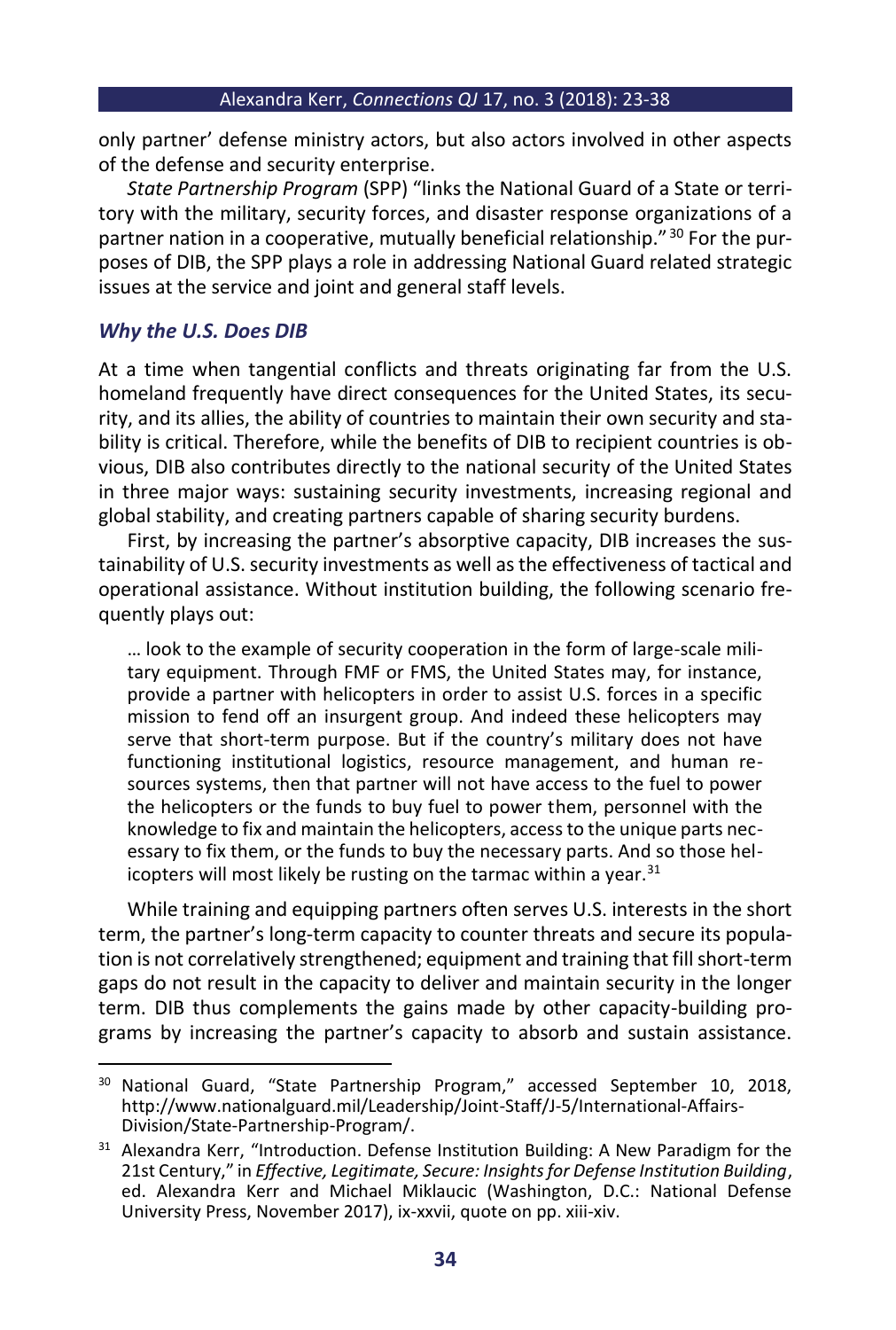What's more, DIB is a low-cost, small footprint, high gain undertaking; for example, the entire DIB program in Guatemala is estimated to have only cost around \$ 500,000 over 5 years, and depending on which activities are counted, DIB only makes up \$50-70 million of the DOD's approximately \$700 billion budget.

Second, DIB reduces state instability and fragility, which can lead to regional instability, internal conflicts (which can spread beyond state borders), terrorist safe havens, and ungoverned spaces that transnational criminal organizations can utilize – all of which threaten U.S. national interests and security. The establishment of functioning defense institutions increases stability by enhancing the partner nation's capacity to address its own security needs, protect its population, maintain governance, and ensure border security. DIB facilitates the preconditions for defense sectors to function as they should, and the resulting security allows governments and populations to focus resources on strengthening governance, civil society, rule of law, and economic prosperity – all of which are vital to long-term stability.

Third, by building long-term partner defensive capacity, DIB helps to create partners with the ability to contribute meaningfully to shared security interests with the United States and its allies. As the United States faces the increasingly complex security challenges of the  $21<sup>st</sup>$  century, it must be able to rely on its partners and allies to share the burden of preventing conflict, ensuring lasting peace, and maintaining long-term stability. Assisting partners in their efforts to develop sustainable defense capacity is therefore vital to shaping the future security environment in the interest of U.S. national security.

## **Lessons**

The United States has tested and developed approaches through the trial and error of mid-conflict, comprehensive rebuilding experiences in Afghanistan and Iraq, and the implementation of less wholesale efforts in countries with higher baseline capacity, such as Guatemala or Colombia. Many of the lessons that have emerged from these experiences will echo those of our European counterparts: DIB is political, it needs people who will shepherd in the changes and push the reforms at the high-levels; Isomorphic mimicry often leads to "paper-tiger" institutions that appear effective in theory but are nothing of the sort in reality; Where DIB is needed most and the environments in which it is most likely to be implemented in the future, will be those in which it is most difficult to achieve success; In many defense sectors, corruption will present a major roadblock to change because it is an institution in and of itself because DIB works with imperfect actors in imperfect systems.

In a 2017 National Defense University book, *Effective, Legitimate, Secure: Insights for Defense Institution Building*, I identified three major lessons that are consistently raised by DIB practitioners when considering their experiences on the ground: First, the length of engagement and pace of change required to catalyze institutional change present an array of challenges for DIB activities. Every element of a DIB process—from the commitment of staff and funding, to long-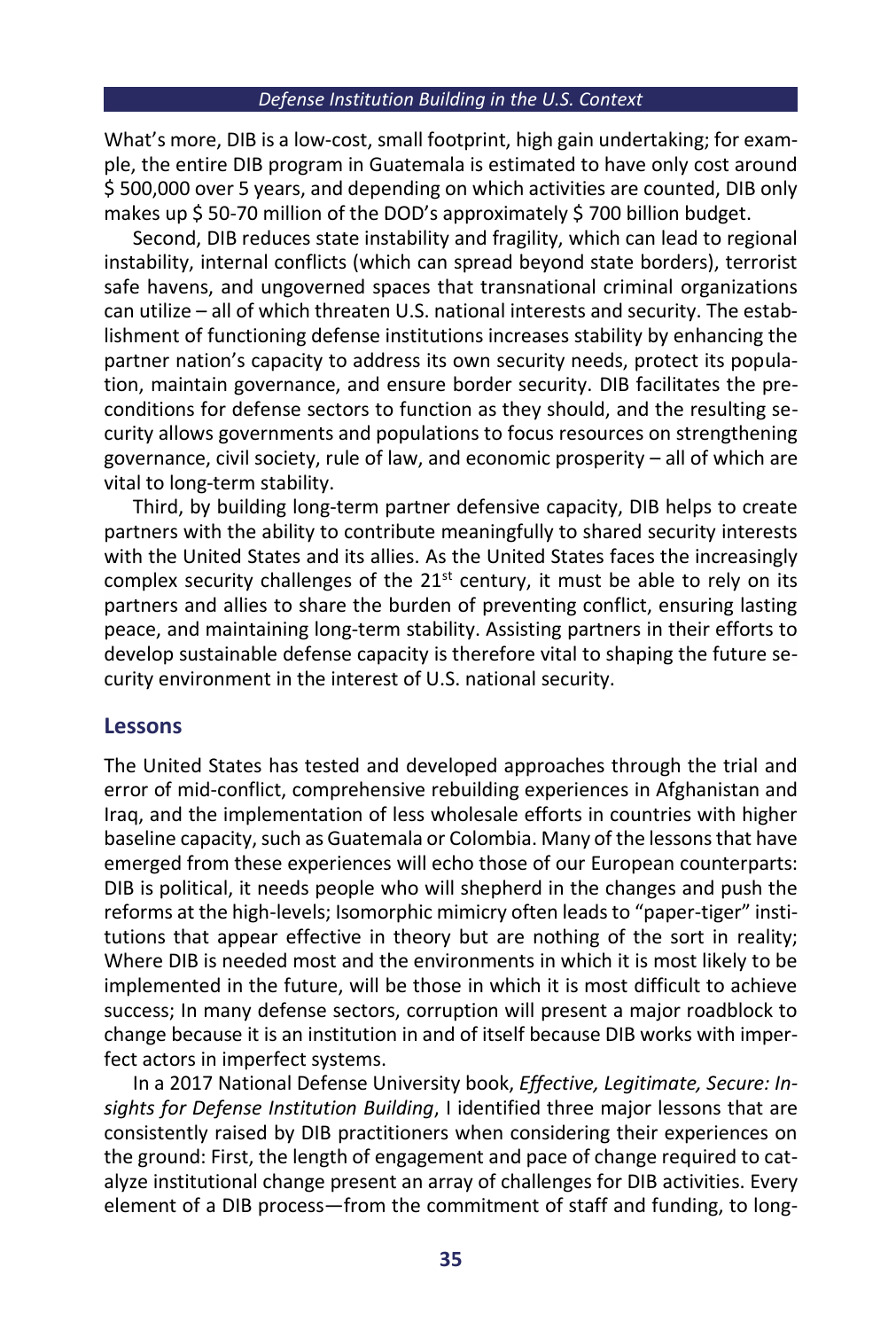term planning and adaptation amidst changing political contexts, to determining effective parameters for assessments and evaluations—is set within a much longer time frame than other security cooperation activities. Second, DIB planners must find the best fit for the partner nation's context, rather than finding the gaps in a preconceived template of best practice. It is critical to focus on customized plans for each country, informed by applicable lessons drawn from related experiences from a variety of sectors, and based on what is realistically possible in that socio-political and economic context. Finally, partner ownership is the most important element for the success of DIB. Institutions can only be built by those who use them; without ownership, reforms will not be absorbed or sustained.<sup>32</sup>

## **What's Next for U.S. DIB**

The sections above give a wavetop view of the DIB enterprise within the United States, from its origins and evolution in the past ten years, to how DIB is defined, what it entails, who is responsible for its implementation, and why the U.S. undertakes DIB in the first place. Notwithstanding this progress, U.S. DIB is far from a perfected art and one that practitioners and policymakers are continuing to refine as more lessons are learned from implementing DIB on the ground. DIB efforts can be crippled by overambitious goals, inadequate budgets, unrealistic timeframes, lack of cultural appropriateness, competing goals and priorities, the wrong workforce, focusing too acutely on one institution instead of the broader system, and lack of coordination. These latter three are among the major outstanding challenges that U.S. DIB practitioners and policymakers are currently working to improve.

*Training the DIB Workforce*: Institutional capacity building is a complex undertaking that requires personnel with a specific skillset and knowledge base. Due to the bottom up nature of DIB, however, activities have primarily been implemented by technical practitioners, often contractors, with one functional area of expertise, such as Human Resource Management or Logistics. However, these experts rarely have the training to connect that technical area to the broader defense system, knowledge of change management, or the ability to create a version of that technical system that works for the context of the partner country (rather than mirroring a U.S. system or approach). For DIB to be successful, the DIB workforce must have the planning functions and capabilities necessary to ensure that both horizontal and vertical connections are made and reflected in DIB planning: "Tomorrow's security cooperation workforce should have enhanced skills to engage partners on a broader range of training and equipping issues, and have significantly greater capability to diagnose institu-

<sup>32</sup> Kerr and Miklaucic, *Effective, Legitimate, Secure*, xxiv-xxv, 364-367.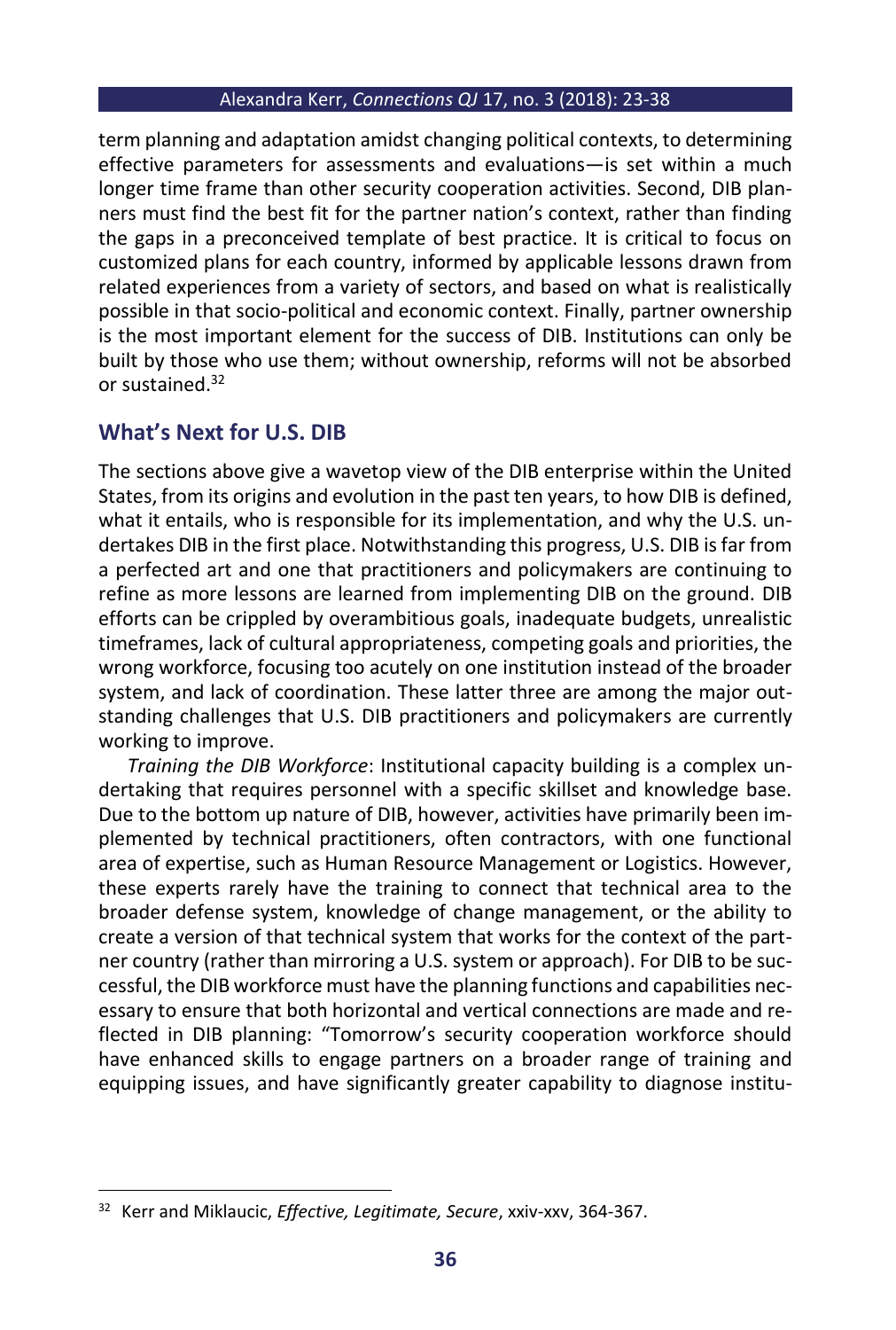tional and other non-material gaps to support nuanced and thoughtful design of security cooperation programs."<sup>33</sup>

The Department is currently working to develop a cadre of key personnel in the DOD workforce who have the requisite breadth of experience and training to understand DIB both at the conceptual and technical level, and who can help the Global Combatant Commands fulfill their DIB directives. For example, training—including on the basics of institutional capacity building, how to conduct life-cycle costing exercises, and a focus on capabilities over individual platforms—must be updated for Security Cooperation Officers who are often the front line on the ground with the partner but who's training currently focuses primarily on the material side of security assistance.

*Creating a Holistic Approach*: To date, DIB has focused on the strategic institutions of the defense sector, namely the ministry of defense, joint staff, or general command. However, the defense sector does not and should not operate in vacuum. The MOD interacts with the Ministry of Interior, the Ministry of Finance, and the Executive. Further, in many countries the lines between defense and security institutions is blurred or overlapping; for example, the French Gendarmerie. As the DIB discipline is improved and refined, it must consider the other institutions of governance that have a direct impact on the defense sector and determine how to build institutional capacity in a more holistic, perhaps even whole-of-government, manner. In the United States, one program that has piloted this approach is the State Department's Security Governance Initiative (SGI).<sup>34</sup> Established in 2014, SGI aims to build security capacity in six countries in Africa by addressing the strategic and institutional reforms required for governments to tackle key security challenges, with an emphasis on enhancing the accountability, oversight, and transparency of both their internal security and external defense sectors simultaneously. Importantly and uniquely, SCG takes an interagency approach in how the U.S. delivers the assistance and a whole-ofgovernment coordination approach in the partner country receiving the assistance.<sup>35</sup>

*Improving Coordination*: On the ground, bilateral and multilateral coordination is a major problem for U.S. and non-U.S. actors. Coordination mechanisms and clearing houses have been tried, but thus far these have not worked or have fallen by the wayside. Coordination needs to be improved at every level: within

<sup>&</sup>lt;sup>33</sup> David Cate, Alexandra Kerr, and Renanah Miles, "Way Ahead for Defense Institution Building," in *Effective, Legitimate, Secure*, 382.

<sup>&</sup>lt;sup>34</sup> Department of State, "Security Governance Initiative: Enhancing the transparent, accountable, and legitimate management and oversight of security policy and practice," accessed September 10, 2018, https://2009-2017.state.gov/documents/ organization/254115.pdf.

<sup>&</sup>lt;sup>35</sup> U.S. White House Office of the Press Secretary, "FACT SHEET: U.S. Support for Peace, Security, and Countering Violent Extremism in Africa," July 27, 2015, https://obamawhitehouse.archives.gov/the-press-office/2015/07/27/fact-sheet-ussupport-peace-security-and-countering-violent-extremism.